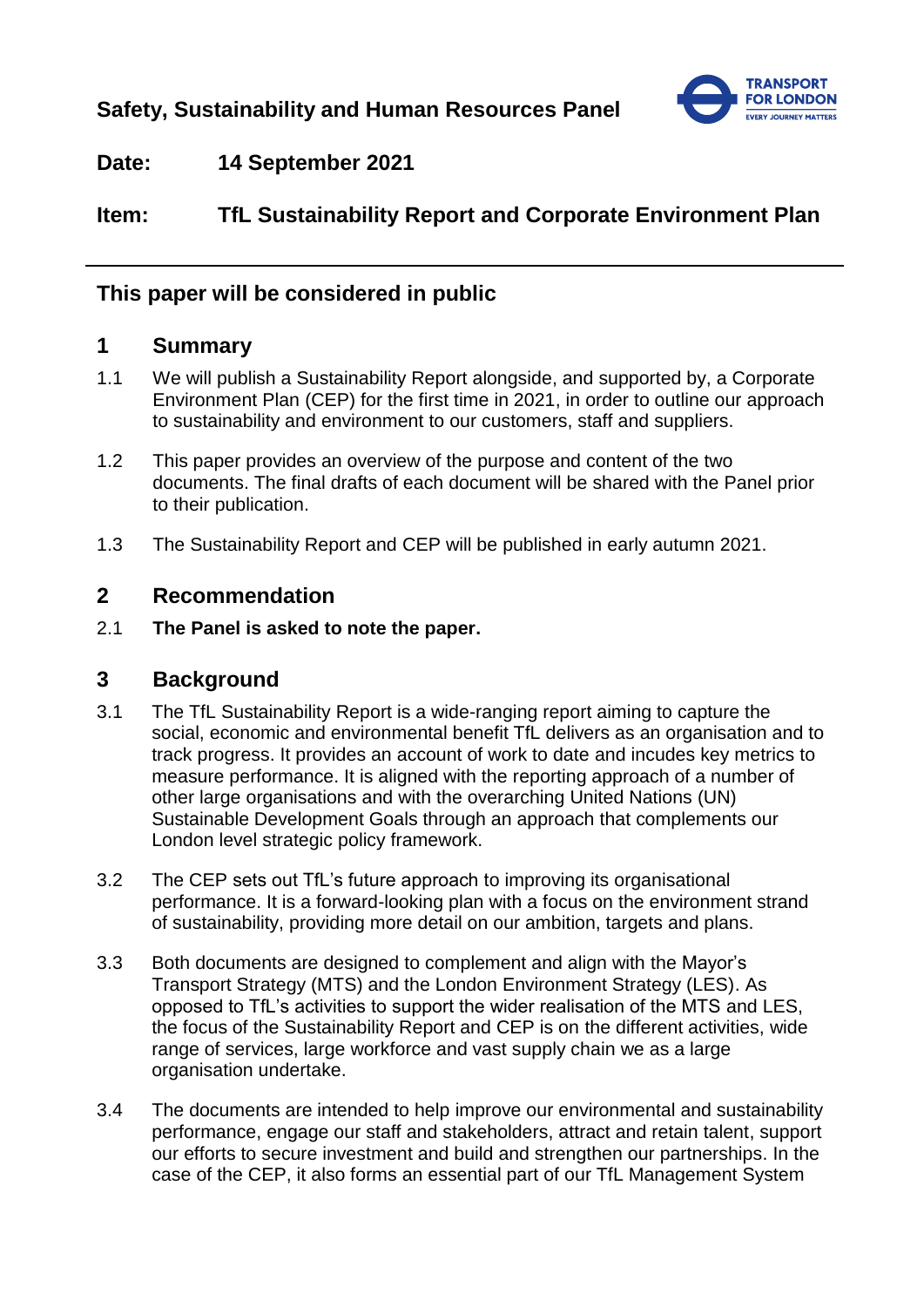by setting clear guidance of what is required by our colleagues, business area plans and our suppliers.

3.5 The documents also support our wider efforts to embed a strong sustainability and environment culture across the organisation. This allows colleagues to recognise these issues as being relevant to their jobs, in the same way that they recognise that safety, health, diversity and inclusion and good customer service is a core consideration in everything they do. Wider activities include an internal information website and Sustainability Staff Network Group, internal communication campaigns, training and TfL Management System improvements.

# **4 Scope and content of reports Sustainability Report**

- 4.1 The TfL Sustainability Report provides narrative on the benefits of the existing work we deliver from a social, economic and environmental perspective. This is primarily an external facing document with the aim of communicating our sustainability framework to our customers and suppliers.
- 4.2 The report will act as baseline with updated metrics to help us understand our progress against our strategy, commitments and priorities. We have used the Global Reporting Initiative (GRI) Sustainability Reporting standards to guide the development of the report. The GRI standards help translate the UN Sustainable Development Goals down to an organisational level. Through future iterations we intent to strengthen this and ultimately work towards a GRI compliant report. It is structured around the three pillars of sustainability:
	- (a) **Society –** Caring about our colleagues, customers and communities through safe, healthy and accessible transport services;
	- (b) **Environment –** Operating in a sustainable way, to protect and regenerate the natural world; and
	- (c) **Economy –** Being financially sustainable to provide a resilient and good quality of life for all.
- 4.3 We will report annually to the Panel on our progress and performance against metrics and plans on how we will improve described in the report. We will publish new versions of the report itself on a regular, but not necessarily annual, basis.

#### **Corporate Environment Plan**

- 4.4 Our CEP sets out our environmental ambition and how we will achieve this through our operations, maintenance and construction activities. It forms the detailed environmental pillar of our sustainable development approach.
- 4.5 The CEP focuses on our own activities (excluding things such as MTS outcomes delivered by boroughs for example). We have developed our plan so that we can better:
	- (a) transparently communicate our environmental ambition and priorities to our stakeholders, including our own people and our supply chain;